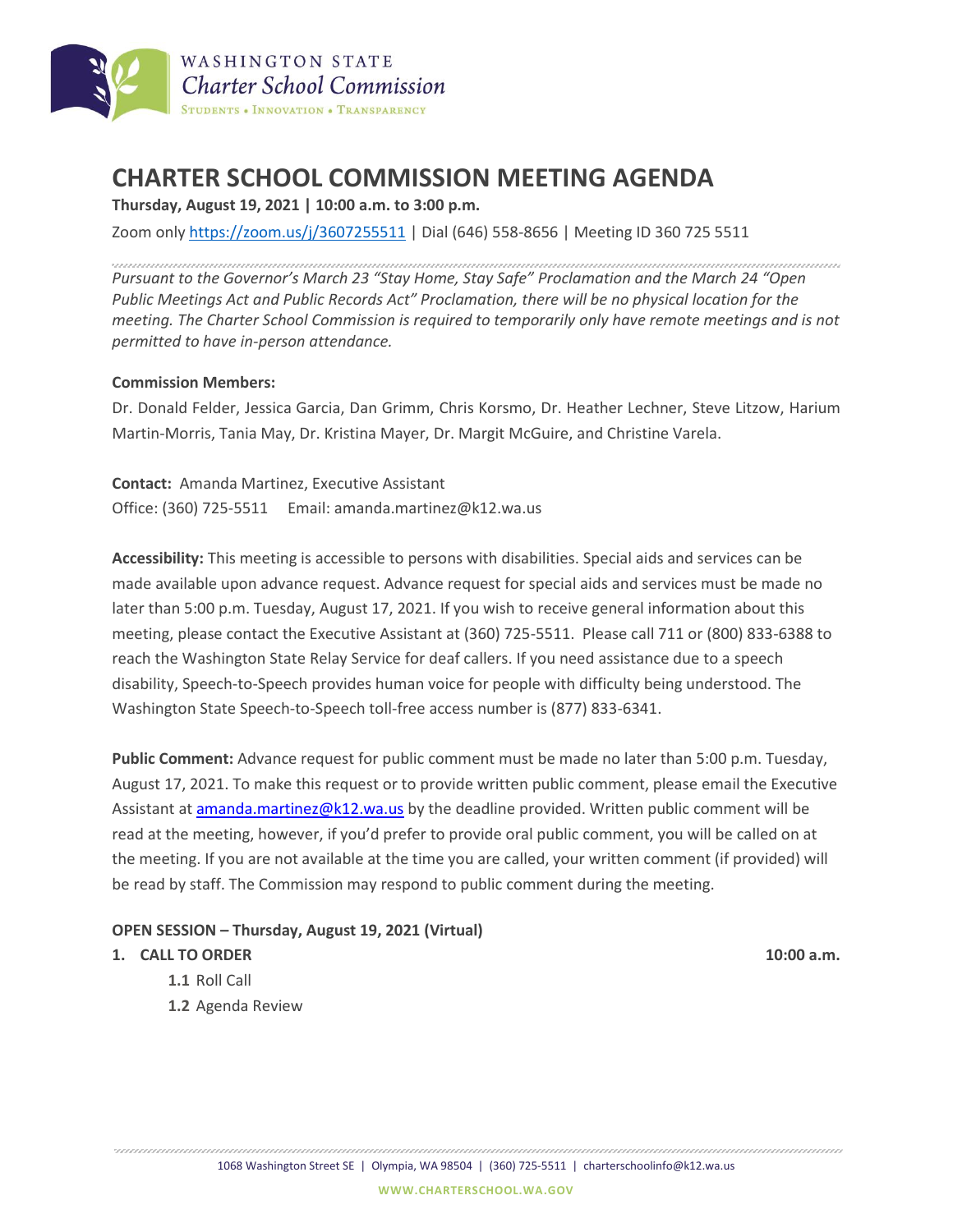## **2. CONSENT AGENDA**

The purpose of the Consent Agenda is to act upon routine matters in an expeditious manner. Items placed on the Consent Agenda are determined by the Chair, in cooperation with the Executive Director, and are those that are considered common to the operation of the Board and normally require no special board discussion or debate. A board member may request that any item on the Consent Agenda be removed and inserted at an appropriate place on the regular agenda. Items on the Consent Agenda for this meeting include:

- Approval of Minutes from:
- June 16, 2021 Meeting
- June 28, 2021 Special Meeting
- Standing and Ad-hoc Committee Minutes

|    | 3. PUBLIC COMMENT                                                                                          |                                                                                                                                                                                                                                                              | $10:10$ a.m. |
|----|------------------------------------------------------------------------------------------------------------|--------------------------------------------------------------------------------------------------------------------------------------------------------------------------------------------------------------------------------------------------------------|--------------|
| 4. | <b>CHAIR REPORT</b>                                                                                        | 4.1 Draft 2022 Commission Meeting Calendar<br>4.2 Commission Executive Committee Election<br>4.3 Commission Standing Committee Assignments and Consideration<br>4.4 Executive Director Search Update                                                         | $10:40$ a.m. |
| 5. |                                                                                                            | <b>EXECUTIVE SESSION - EXECUTIVE DIRECTOR SEARCH</b>                                                                                                                                                                                                         | $11:25$ a.m. |
| 6. | <b>EXECUTIVE DIRECTOR REPORT</b><br>6.2.1<br>6.2.2<br>6.2.3<br>6.2.5                                       | 6.1 Recognizing Maggie O'Sullivan, Rainier Prep Founder and Leader<br>6.2 Charter Public School Updates<br><b>SOAR Academy</b><br>Innovation/Willow Public School<br><b>Contract Renewals</b><br>6.2.4 School Re-Opening Plans<br>Pre-Opening School Updates | 12:25 p.m.   |
| 7. | <b>BREAK</b>                                                                                               |                                                                                                                                                                                                                                                              | 12:50 p.m.   |
| 8. | <b>COMMITTEE EQUITY UPDATES</b><br>8.1 Introduction<br>8.2 Authorization<br>8.3 Finance<br>8.4 Legislative |                                                                                                                                                                                                                                                              | 1:00 p.m.    |

**8.5** Performance